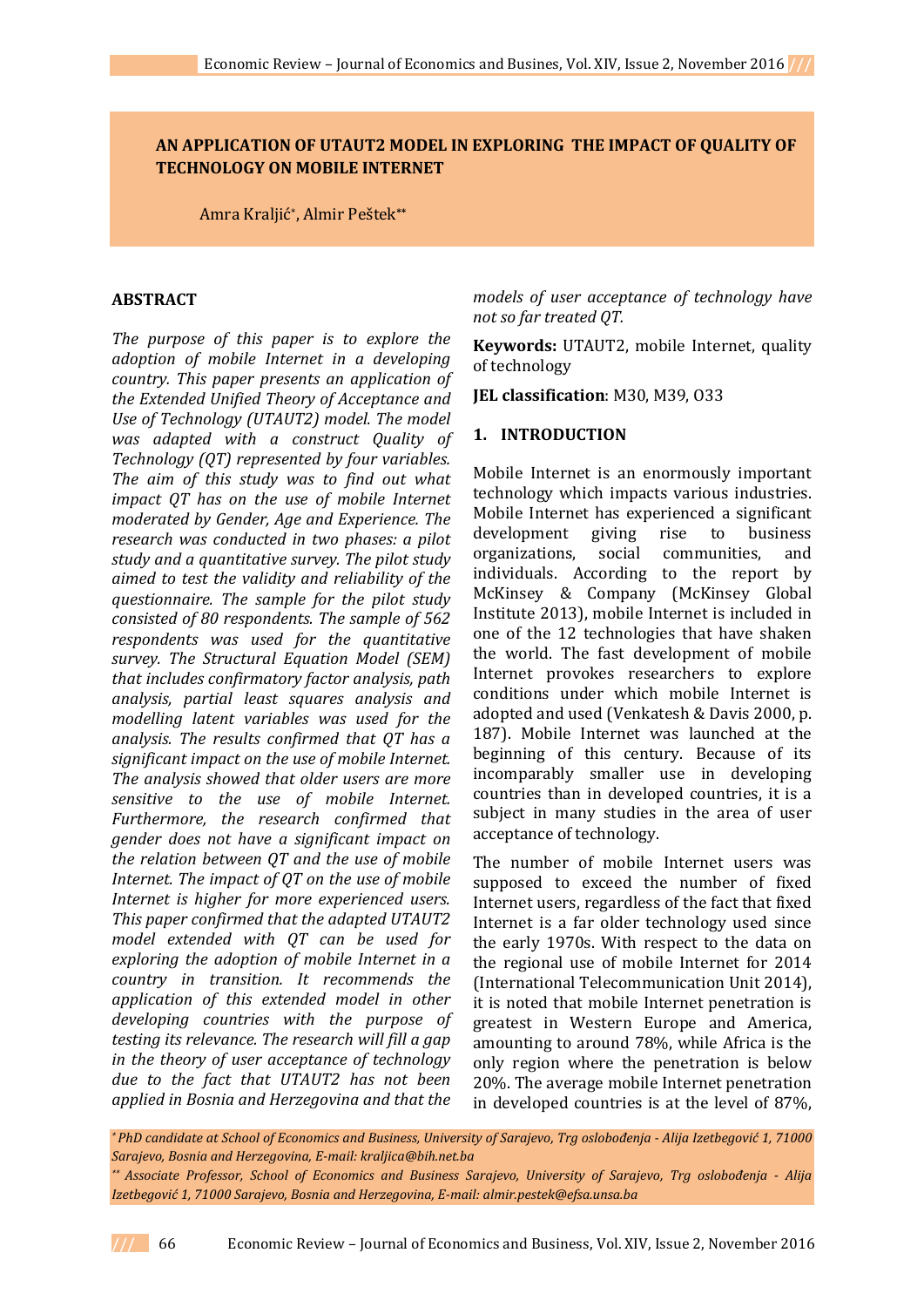while in the developing countries it is at the level of 39%. The report also points to the possibility that the countries with poor mobile infrastructure have lower penetration level as it supposes that quality of technology has some impact on the use of mobile Internet. In Bosnia and Herzegovina (BiH), the telecommunication market and mobile Internet presence are not even close to the level of development in European or American countries. Undoubtedly, the potentials of such a potent market are not nearly as utilized as in the countries of the region, which is even less than in the developed world. According to the latest report by the national Regulatory Agency (Regulatorna agencija za komunikacije 2015), approximately 95% of the population in BiH constitutes the base of mobile telephony users. However, only 26% of the population uses mobile Internet, which is far below the European average or even the average for developing countries.

The basis for the research includes theories of technology adoption discovering factors that affect mobile service users' acceptance or nonacceptance of mobile Internet as a technological innovation. The Extended and Unified Theory of Acceptance and Use of Technology (UTAUT2) (Venkatesh, Thong & Xu 2012, p. 158) was used as the reference model modified by variables which describe users' perception of quality of mobile Internet. The key topics presented in the paper include technological innovation, mobile Internet as an information and communication innovation, theories and models describing the process of technology acceptance by users with the focus on the UTAUT2 model and its application in different contexts, and the significance of QT and its effect on mobile Internet acceptance.

The research aims to explore the impact of QT on the use of mobile Internet in BiH and proposes the applicability of the extended UTAUT2 model with the QT variable in a developing country.

## **2. LITERATURE OVERVIEW**

Mobile Internet is a technology innovation which constitutes a new way of Internet access in the area where people do not have the privilege of accessing the Internet in the traditional way, i.e. by wire or fixed access (Chigona et al. 2008). It represents a huge opportunity for the countries where vast areas are still not covered with wired infrastructure to network citizens in a more efficient way.

Innovation is present in all business segments, although it is most often associated with technological changes. Joseph Schumpeter (Godin 2008; 2013) introduced the concept of innovation in economic research. He (1934) considered an innovation as the cause of specific economic changes, and technological innovation as a source for faster execution of business processes. According to Schumpeter, innovation can be a new product (Cooper 1979, p. 93; Klenischmidt & Cooper 1991, p. 241), a new production process, new markets, new production of raw materials or a new organizational structure, which provided some contributions to the value which is reflected in the profit to the seller or increased utility (Adams et al. 1992, p. 237) to the consumer. Schumpeter (1934) observed that significant advantages in economies caused by technological innovations often lead to the so-called creative destruction, which affects profits, industry restructuring and changing existing technologies.

The success of innovation as a new technology depends on the speed at which users accept and use technology. Acceptance of the technology is in the literature defined as the first use of technology by the user. Acceptance of the technology is often a crucial factor for researchers who explore users' behaviour during implementation of information systems in order to determine the success or failure of technological innovations (Davis 1986, p. 230; Davis 1993, p. 476; Davis & Venkatesh 2004, p. 32).

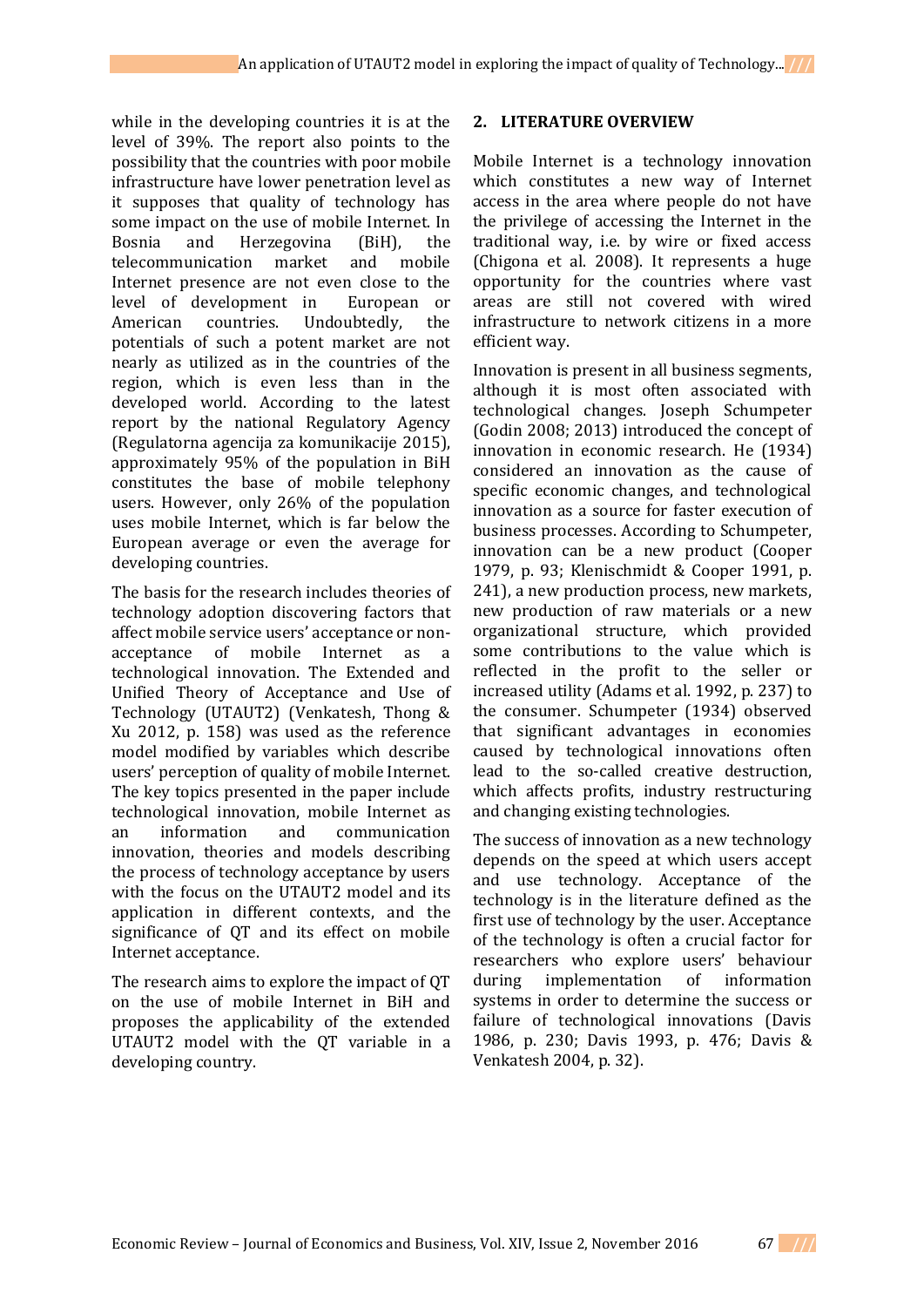Studies dealing with consumers' intention to purchase and use services, goods or technology belong to the area of user behaviour research. In the age of extremely fast changes, the survival or growth of a company depends on the knowledge of user behaviour. Many users are not aware of external effects that spur them to make a decision on accepting, using or purchasing a product, service or technology. According to Kesić (1999, p. 170) there are two groups of factors which undergo user behaviour: cognitive (recognizing) and social (effective,

active, which implies adopting a view, behavioural intention and a given behaviour). Those activities are directly involved in decision-making processes for purchasing a product/service.

Mobile Internet as a mobile technology can be viewed in the context of adoption of technology and could be explored using some of the known adoption theories. The basic concept of acceptance of information technologies by individuals is presented in Figure 2.1.



Figure 2.1: The basic concept underlying user acceptance model

Reaction of the individual to the use of information technology affects the formation of its behavioural intention to accept technology which encourages its active application later (Venkatesh et al. 2003, p. 426). The basic theories applied on explaining the acceptance and use of technologies include Diffusion of Innovations (Rogers 1995, p. 10), Theory of Reasoned Action (Ajzen & Fishbein 1980, p. 10), Technology Acceptance Model (Davis 1989, p. 321 ), Extended the Technology Acceptance Model (Venkatech & Davis 2000, p. 187), Unified Theory of Acceptance and Use of Technology (Venkatesh et al. 2003, p. 426), Extended Unified Theory of Acceptance and Use of Technology (Venkatesh et al. 2012, p. 158). The QT factor has not been examined in the mentioned models so far.

The modified UTAUT2 model was applied in this research. The modification consists of the introduction of the QT variable. The basic assumption was that QT has a significant impact on the use of mobile Internet. Besides QT, UTAUT2 deals with seven independent constructs: Performance Expectancy (PE), Effort Expectancy (EE), Social Influence (SI), Facilitating Conditions (FC), Hedonic Motivation (HM), Price Value (PV) and Habit (HT) and two dependent variables: Behavioural Intention to Use (BI) and Use of Technology (UB). The conceptual research model is a modified UTAUT2 model adapted due to the conditions of a developing country. The new construct QT essentially implies the users' perception of the technical quality of mobile Internet. The concept 'technical quality of mobile Internet' (Lu et al.2008, p.53) reflects infrastructure unreliability (Unyolo 2012, p. 2) which allows access to mobile Internet. The research used the variables according to Jeon (2008, p. 49), who showed that users create the perception of mobile Internet quality based on the following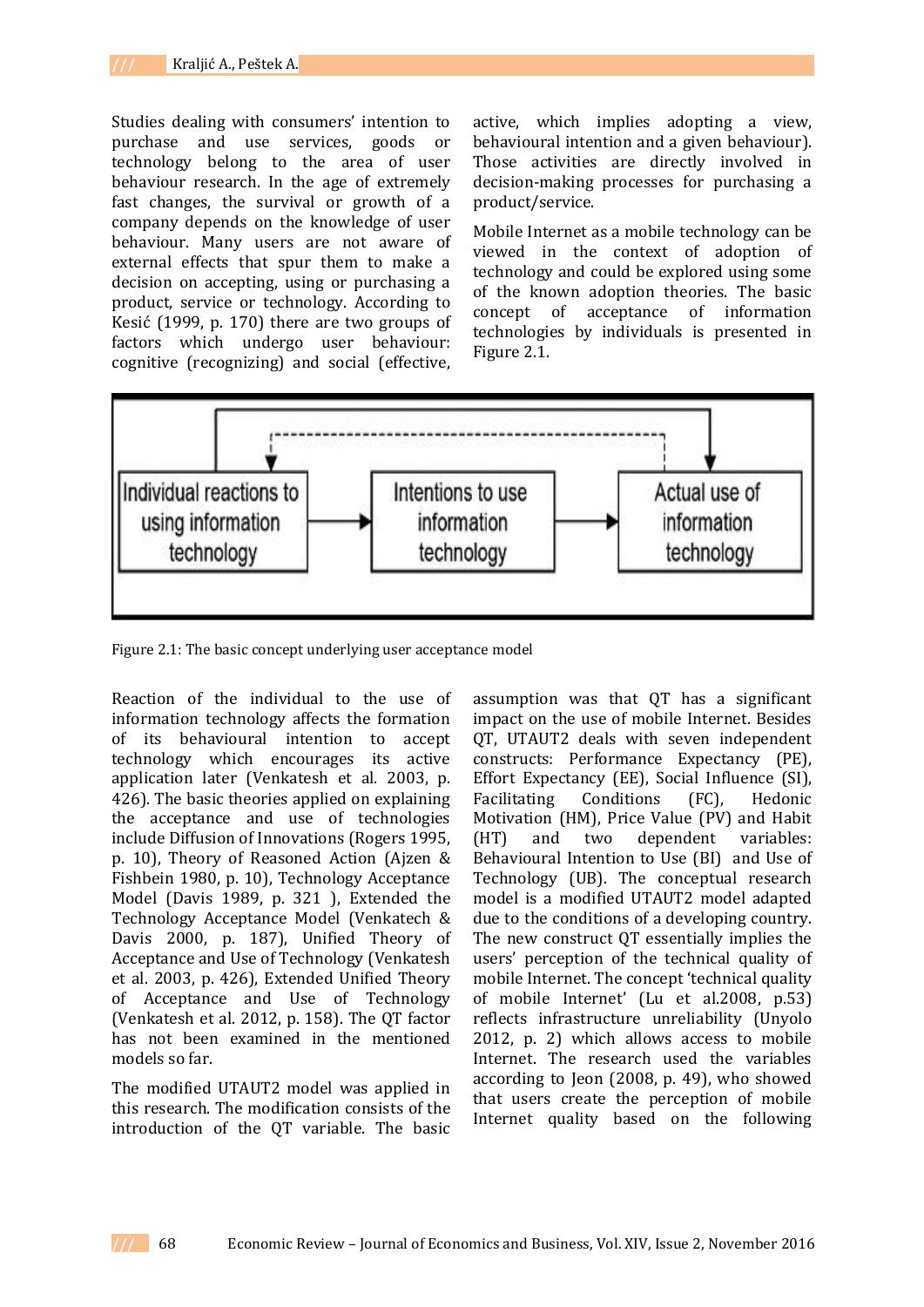factors: Speed of access, Connection stability, Reachability and Response time. According to Cullen's report (Cullen International 2014), which includes the analysis of the conditions on broadband development in 15 countries, acceptance of the Internet is closely related to infrastructure development. Particular goals set in national broadband plans in some countries include covering the areas that pertain to mobile Internet accessibility. These are the goals that pertain to the development or improvement of mobile infrastructure.

The available studies prove that there is a correlation between infrastructure development, acceptance and use of mobile Internet. Actually, huge capital resources (money, knowledge, time) are spent on the development and sustainability of any innovation, and if they fail in any way it inevitably affects a lower productivity and lower standard of living (James, Dan & Ray 1983, p. 281). The necessary prerequisites for using possibilities offered by mobile Internet include a high-quality mobile Internet and mobile device (Chae & Kim 2003, p. 241; Koh et al. 2011, p. 22).

The quality of mobile Internet is described by several variables such as speed of accessing content, signal coverage, connection stability and speed response which are correlated to the level of infrastructure development and quality of infrastructure (Feng et al. 2011, p. 374; Jeon 2008, p. 50; Ahmed & Qazi 2011, p. 4). If the mobile infrastructure is modestly developed, it is assumed that the lower quality of mobile Internet has a negative impact on the Behavioural intention to Use and the Use of mobile Internet.

The analysis of quality in the Internet context was also dealt with by Jayawardhena (2004, p. 186), who viewed the Internet as a service, rather than technology; he therefore adjusted the original SERVQUAL scale and developed 21 elements that can measure the quality of ebanking. After an exploratory and confirmatory factor analysis, the 21 elements were grouped into five quality dimensions: access, website, trust, attention and credibility. Although the mentioned research

pertains to e-banking, where it is stated that access is especially important for quality of the Internet, it can be claimed that access should be a particularly important factor concerning mobile Internet, since Internet access is achieved wirelessly or in motion. The acceptance of mobile Internet in developing countries often encounters insurmountable barriers. Most often these include a lack of national infrastructure (Odedra et al. 1993, p. 26), capital resources or government policies that have not provided prerequisites for the so-called technology transfer, i.e. displacement of the old technology by the new one (Goodman & Green 1992, p. 22). With respect to technology acceptance, Mahler and Rogers (2000, p. 720) determined that there is a correlation between the innovation's attributes and characteristics of the network needed for using the innovation. They claimed that the existence of a difference in the process of technology acceptance can be explained by the very differences between network effects of the two technologies, which they demonstrated on the example of mobile and fixed telecommunication services.

# **3. METHODOLOGY**

The proposed model includes ten constructs and three moderating variables, each of which was taken over from existing studies to ensure the content validity. The conceptual research model is a modified UTAUT2 model adapted due to the conditions of a country in transition with the variable QT. The conceptual model used in the paper derives from the analysis of the available literature. It is based on UTAUT2 (Venkatesh et al. 2012, p. 158). The independent variables include PE, EE, SI, FC, PV, HT taken from the basic UTAUT2 model, HM, and QT, while the dependent variables include BI and UB, also taken from the basic UTAUT2 model. BI is a degree to which an individual plans to implement (or not) future behaviour. The moderating variables discussed include all the three demographic variables of Venkatesh's model: Age, Experience and Gender. The items for PE, EE, SI, FC, HT, HM and PV were adopted from Venkatesh (Venkatesh et al.

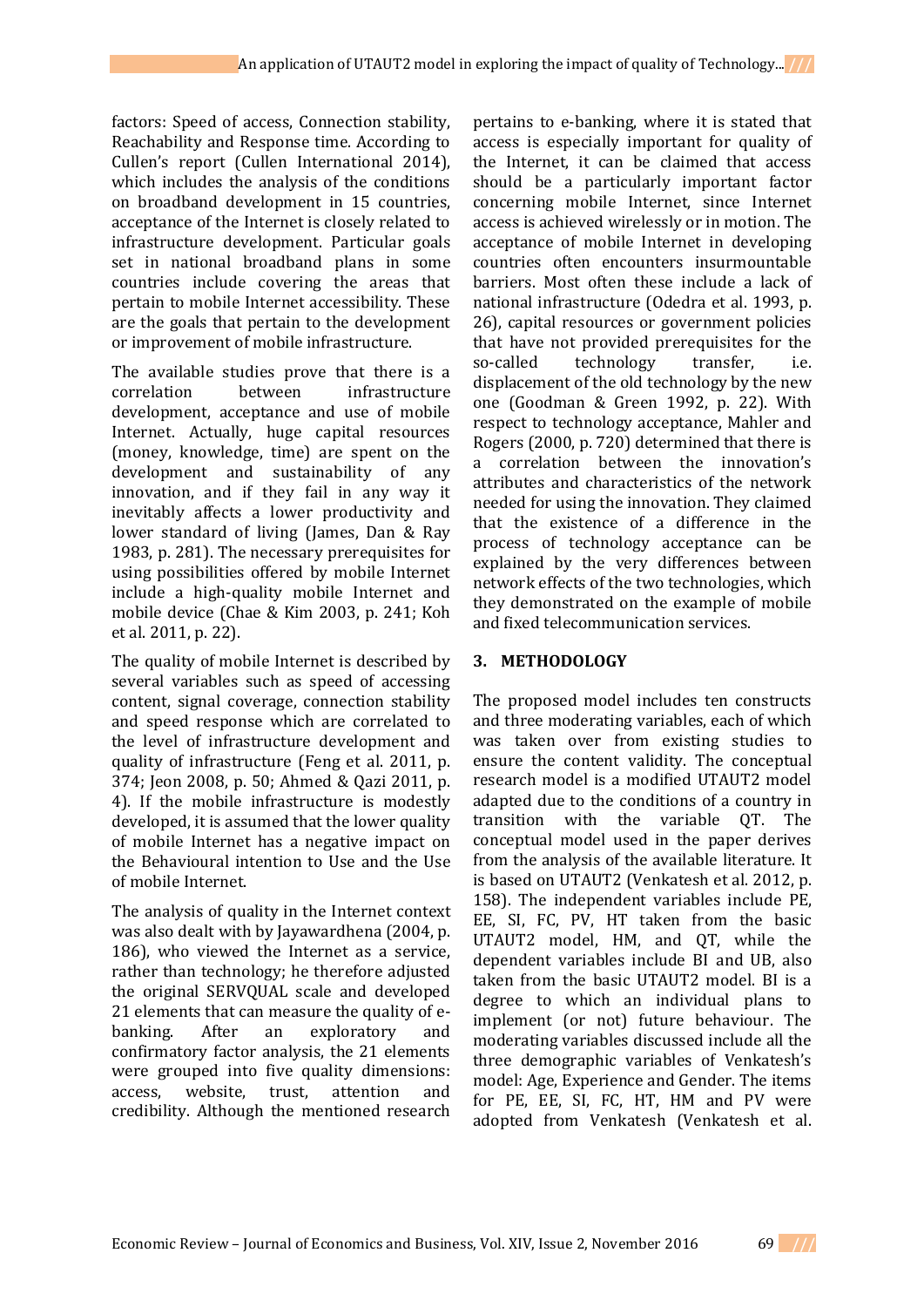2012, p. 159). The items for HM were modified because it was assumed that HM does not have a merely hedonistic character. Items for QT were constructed to fit four features which describe users' perception of quality of mobile Internet. The measurement scales for the constructs PE, EE, SI, FC, HM, PV, HT, BI and UB were drawn and adapted from Venkatesh et al. (2012, p. 161), while QT was constructed by the authors. All items were measured with five point Likert scales, ranging from "strongly disagree" to "strongly agree" opinion. After the questionnaire was constructed, a pilot test of 80 participants with mobile Internet usage experience of a minimum of three months was conducted to further test the validity and reliability of the instruments. Cronbach's alpha coefficient as well as the kurtosis and the curvature coefficient are located in the target range for all variables and it was concluded that the questionnaire was acceptable for further research.

The objective of the empirical research was to test applicability of the adapted UTAUT2 model by applying SEM using LISREL software solutions. The method of SEM has become the dominant method for testing existing theories of social sciences, particularly in research related to information systems and technologies (Freeze & Raschke 2007, p. 1482; Polites et al. 2012, p. 23) and marketing (Hair et al. 2011, p. 140; Hair et al. 2012, p. 415). SEM includes confirmatory factor analysis (CFA), path analysis, partial least squares analysis and modelling latent variables. CFA was conducted to examine construct reliability and validity. The loading factors, Cronbach's Alpha, Average Variance Extracted (AVE) and Composite Reliability (CR) were calculated. The QT variable was checked by applying moderator analyses. The moderating effects of the categorical variables Experience, Age and Gender were used for analysing the differences of the respective groups. Primary data were collected using a snowball method in order to get a convenience sample. Participants were mobile

users with a minimum of three months of experience in using mobile Internet.

## **4. RESEARCH FINDINGS**

The sample for the quantitative survey had a total of 562 respondents. The following table shows the demographic data of the respondents.

|  |  |  |  | Table 3.1: Sample demographics |
|--|--|--|--|--------------------------------|
|--|--|--|--|--------------------------------|

| <b>Items</b>                                        | Frequency | Percent |
|-----------------------------------------------------|-----------|---------|
|                                                     | $(N=562)$ | $\%$    |
| Gender                                              |           |         |
| M                                                   | 359       | 63.9    |
| F                                                   | 203       | 36.1    |
| <b>Marital status</b>                               |           |         |
| Single                                              | 266       | 47.3    |
| Married                                             | 296       | 52.7    |
| Profession                                          |           |         |
| Employed in the                                     |           |         |
| public sector                                       | 85        | 15.1    |
| Entrepreneur                                        | 22        | 3.9     |
| Student                                             | 90        | 16.0    |
| Unemployed                                          | 149       | 26.5    |
| Employed in a                                       |           |         |
| private company                                     | 184       | 32.7    |
| Pensioner                                           | 16        | 2.8     |
| <b>Other</b>                                        | 16        | 2.8     |
| <b>Experience in using mobile Internet (months)</b> |           |         |
| < 6                                                 | 225       | 40.0    |
| $6 - 12$                                            | 149       | 26.5    |
| $12 - 18$                                           | 125       | 22.2    |
| $18 - 24$                                           | 47        | 8.4     |
| $24+$                                               | 16        | 2.8     |
| Age                                                 |           |         |
| $10 - 18$                                           |           | 17.1    |
| 18-25                                               | 228       | 40.6    |
| 25-35                                               | 135       | 24.0    |
| 35-45                                               | 47        | 8.4     |
| 45-55                                               | 28        | 5.0     |
| 55-65                                               | 19        | 1.6     |
| $65+$                                               | 19        | 3.4     |
| <b>Education</b>                                    |           |         |
| Primary school                                      | 25        | 4.4     |
| High school                                         | 160       | 28.5    |
| Undergraduate                                       |           |         |
| degree (BA, BSc)                                    | 297       | 52.8    |
| Masters Degree                                      | 68        | 12.1    |
| Doctoral Degree                                     |           |         |
| (PhD, )                                             | 12        | 1.8     |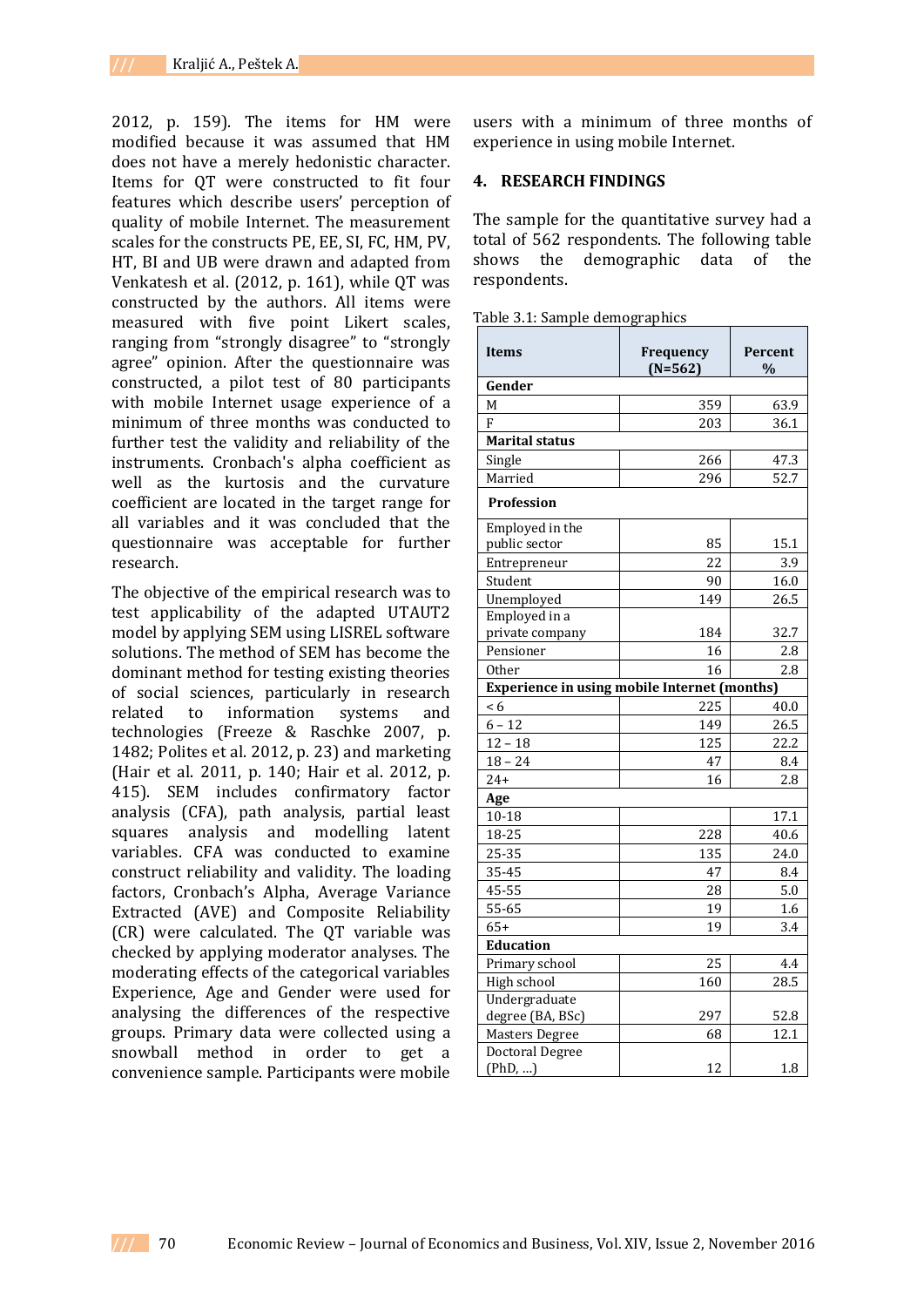The final data were analysed using a two-step approach as analysis procedure of SEM which estimates the measurement model and the structural model separately (Anderson and Gerbing 1988, p. 411). To test the normality of a given data set, the values of skewness and kurtosis were calculated. All the

counted values are within the acceptable range of the interval of  $\pm 2$ .

The descriptive statistics data as well AVE, CR and Cronbach's Alpha values are presented in Table 3.2.

| <b>Variables</b> | <b>Construct</b> | <b>Total</b>      | Mean | <b>Standard</b>  |            |          | Cronbach's |
|------------------|------------------|-------------------|------|------------------|------------|----------|------------|
|                  |                  | <b>Indicators</b> |      | <b>Deviation</b> | <b>AVE</b> | CR       | Alpha      |
| IV1              | PE               | 3                 | 4,24 | 1,065            | 0,764733   | 0,905462 | 0,909      |
| IV <sub>2</sub>  | EE               | $\overline{4}$    | 4,56 | 0,884            | 0,689525   | 0,897074 | 0,913      |
| IV <sub>3</sub>  | <b>SI</b>        | 3                 | 3,82 | 1,121            | 0,902567   | 0,965264 | 0,911      |
| IV4              | FC               | 4                 | 4,39 | 1,068            | 0,69895    | 0,90151  | 0,9107     |
| IV <sub>5</sub>  | HM               | $\overline{4}$    | 3,95 | 1,005            | 0,69975    | 0,902805 | 0,909      |
| IV <sub>6</sub>  | <b>PV</b>        | 3                 | 3,36 | 1,219            | 0,756967   | 0,903318 | 0,911      |
| IV7              | HT               | 3                 | 3,65 | 1,000            | 0,7387     | 0,893907 | 0,910      |
| IV <sub>8</sub>  | QM               | 5                 | 3,77 | 1,055            | 0,5484     | 0,858415 | 0,913      |
| DV1              | BI               | 3                 | 3,77 | 0,937            | 0.5727     | 0.80078  | 0,9105     |
| DV <sub>2</sub>  | UB.              | 2                 | 3,78 | 0,955            | 0,54085    | 0,701773 | 0,911      |

Table 3.2: Descriptive statistics data, AVE, CR and Cronbach's Alpha

*\*IV independent variable*

*\*\*DV dependent variable*

The estimation of the measurement model includes a reliability test and a validity test. According to the reliability test, all variables of the measurement model are acceptable because the values of Cronbach's alpha for the predictors and dependent variables of the sample are close to 1.00. The values of Cronbach's alpha for the QT indicators are between 0.905 and 0.913. The loading factors and CR values are greater than 0.7, thus it could be concluded that the reliability of the measurement model was achieved. To further assess the discriminant validity, it was compared the each construct's square root of the AVE and its correlation coefficients with other constructs. As shown in Table 3.3., the values on the diagonal, that represent square roots of the AVE, are larger than their corresponding correlation coefficients,

suggesting the adequate discriminant validity (Fornell & Larcker 1981, p. 39).

The results in Table 3.3. indicate a greater number of statistically significant positive correlations. Greater positive correlations were obtained within relations between UB and PE, than between UB and HM, and between UB and HT. The variable BI has significant positive correlations with factors PE, HM and HT. In the correlation matrix it is evident that there are no negative correlations, beyond what was predicted in the conceptual model. No statistically significant correlation was measured between some variables, such as correlation between PE and PV, between PE and EE, and between PE and QT. It is also evident that UB has a low positive correlation with FC and PV. BI has lower positive correlations with SI and PV.

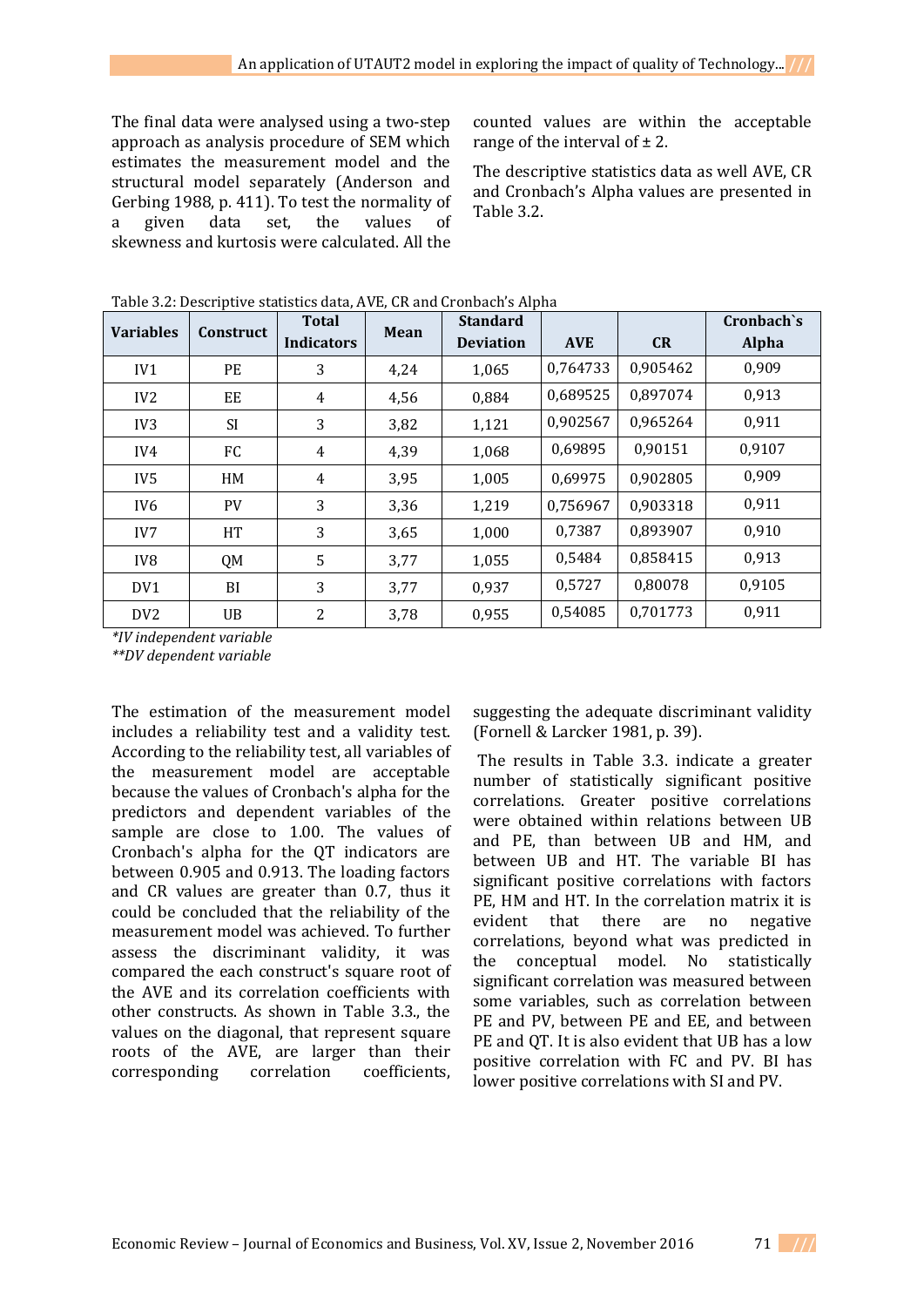|           | <b>PE</b> | EE    | <b>SI</b> | <b>FC</b> | HM    | <b>PV</b> | <b>HT</b> | <b>QM</b> | <b>BI</b> | <b>UB</b> |
|-----------|-----------|-------|-----------|-----------|-------|-----------|-----------|-----------|-----------|-----------|
| <b>PE</b> | 0,874     |       |           |           |       |           |           |           |           |           |
| <b>EE</b> | 0,451     | 0,83  |           |           |       |           |           |           |           |           |
| <b>SI</b> | 0,441     | 0,305 | 0,95      |           |       |           |           |           |           |           |
| FC        | 0,417     | 0,319 | 0,479     | 0,836     |       |           |           |           |           |           |
| HM        | 0,568     | 0,522 | 0,442     | 0,279     | 0,836 |           |           |           |           |           |
| <b>PV</b> | 0,277     | 0,18  | 0,346     | 0,512     | 0,416 | 0,87      |           |           |           |           |
| <b>HT</b> | 0,562     | 0,218 | 0,248     | 0,374     | 0,583 | 0,453     | 0,859     |           |           |           |
| <b>QM</b> | 0,243     | 0,299 | 0,214     | 0,319     | 0,388 | 0,622     | 0,274     | 0,74      |           |           |
| <b>BI</b> | 0,736     | 0,524 | 0,454     | 0,419     | 0,834 | 0,364     | 0,678     | 0,544     | 0,756     |           |
| <b>UB</b> | 0,711     | 0,584 | 0,527     | 0,399     | 0,761 | 0,408     | 0,751     | 0,517     | 0,539     | 0,735     |

Table 3.3. Correlation matrix

To test the structural model, the fit of the internal structure of the proposed model was first verified. The value of indices calculated on the model with the collected primary data, as well as relations between variables of this conceptual model, for a ten-factor model amounts to  $(x2/df = 3.703)$ , and is smaller than the recommended value of  $\chi$ 2/df  $\leq$  5, which indicates that the data are appropriate, i.e. that the model is set up in an appropriate manner. The standardized root mean square residual (RMSEA) equals 0.10, which indicates that the degree of model's fit is within limits of acceptability. The goodness-of-fit index (GFI = 0.877), as well as indices that pertain to the overall amount of explained variance range between values of 0 and 1 (CFI =  $0.808$ , NFI = 0.879), and the fit is better if the values are closer to 1, which is the case in our research.

The objective of quantitative research was to check the significance of QT to use of mobile Internet and to check the impact of moderating variables on the behaviour of users of mobile Internet. In order to understand the proposed model, a regression analysis was conducted. The conceptual model has two constructs which were assumed to have some effect on the UB. Those two constructs are: QT and HM. Theirs effects to UB were tested moderating relations with Experience, Age and Gender. The results are showed in the tables 3.4., 3.5. and 3.6.

Table 3.4: Effects of QT to UB moderated by Experience

|                                                                                   |                       | $\leq 6$               | $6 - 12$                                    |  |
|-----------------------------------------------------------------------------------|-----------------------|------------------------|---------------------------------------------|--|
| Predicted<br>variable<br>0T<br><b>UB</b><br><b>Experience as</b><br>the moderator | $\Delta R^2 = 0.081*$ |                        | $\Delta R^2 = 0.096*$                       |  |
|                                                                                   | $12 - 28$             | $18 - 24$              |                                             |  |
|                                                                                   |                       | $\Delta R^2 = 0.078^*$ | $\Delta$ R <sup>2</sup> =0.091 <sup>*</sup> |  |
|                                                                                   |                       | $24+$                  |                                             |  |
|                                                                                   |                       | $R^2 = 0.075*$         |                                             |  |

*\*indicates that the value has been changed*

|  |  |  |  | Table 3.5: Effects of QT to UB moderated by Age |  |  |
|--|--|--|--|-------------------------------------------------|--|--|
|--|--|--|--|-------------------------------------------------|--|--|

|                                      |                       | $10 - 18$                                    | 18-25                                        |  |  |  |
|--------------------------------------|-----------------------|----------------------------------------------|----------------------------------------------|--|--|--|
| Predicted                            |                       | $\Delta$ R <sup>2</sup> = 0.047 <sup>*</sup> | $\Delta$ R <sup>2</sup> = 0.051 <sup>*</sup> |  |  |  |
|                                      | 25-35                 | $35 - 45$                                    |                                              |  |  |  |
|                                      | variable<br><b>OT</b> | $\Delta$ R <sup>2</sup> = 0.059 <sup>*</sup> | $\Delta$ R <sup>2</sup> = 0.075 <sup>*</sup> |  |  |  |
| <b>UB</b><br>Age as the<br>moderator | $45 - 55$             | $55 - 65$                                    |                                              |  |  |  |
|                                      |                       | $\Delta$ R <sup>2</sup> = 0.067 <sup>*</sup> | $\Delta$ R <sup>2</sup> = 0.055 <sup>*</sup> |  |  |  |
|                                      |                       | $65+$                                        |                                              |  |  |  |
|                                      |                       | $\Delta$ R <sup>2</sup> = 0.052 <sup>*</sup> |                                              |  |  |  |

*\*indicates that the value has been changed*

The analysis showed that the respondents, who have more experience and who are older, have greater sensitivity to the use of mobile Internet. The level of explained variance using mobile Internet increases with greater experience and greater age.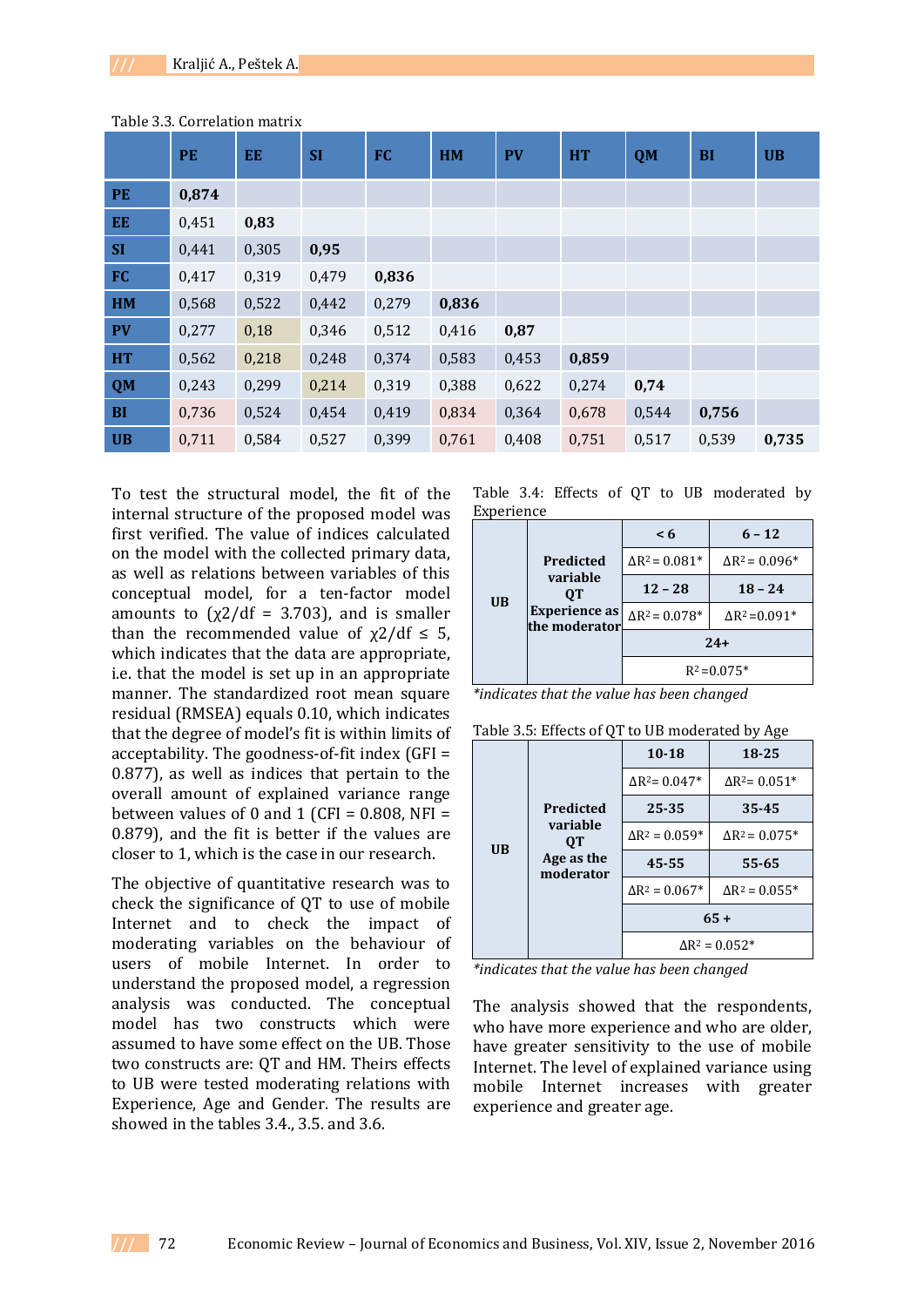| uchuch    |                                   |       |              |              |                |                    |       |
|-----------|-----------------------------------|-------|--------------|--------------|----------------|--------------------|-------|
|           |                                   | Male  |              |              | Female         |                    |       |
|           | Predicted<br>variable QT          | B     | t –<br>Value | <b>Value</b> | B              | <b>Value Value</b> |       |
| <b>UB</b> | <b>Gender</b> as the<br>moderator | 0.279 | 6.310        | 0.000        | 278<br>$\circ$ | 6.300              | 0.000 |

Table 3.6: Effects of QT to UB moderated by Condon

*\*indicates that the value has been changed*

In this study, it was also confirmed that Gender has no significant impact as a moderator variable in the relationship between the QT as predictor variables and the use of the mobile Internet as the dependent variable.

Through this research it was also verified that there were no empirical differences in the use of mobile Internet, depending on the intentions of using mobile Internet as predictor variables with moderation of experiences. The results are showed in Table 3.7.

Table 3.7: Effects of BI to UB moderated by Experience

|           | Predicted            | $\leq 6$       | $6 - 12$       |  |
|-----------|----------------------|----------------|----------------|--|
|           | variable             | $R^2 = 0.07*$  | $R^2 = 0.021*$ |  |
| <b>UB</b> | OТ                   | $12 - 18$      | $18 - 24$      |  |
|           | <b>Experience as</b> | $R^2 = 0.027*$ | $R^2 = 0.105*$ |  |
|           | the                  | $24+$          |                |  |
| moderator |                      | $R^2 = 0.160$  |                |  |

*\*indicates that the value has been changed*

The results showed that the impact of QT to UB has been increased with Experience as the moderated variable. The analysis showed that those respondents who have more experience in using the Internet are more sensitive to QT by usage of mobile Internet. The level of explained variance of the use of mobile Internet increases with greater Experience.

## **5. DISCUSSION AND CONCLUSIONS**

The research examined the factors that influence the adoption of mobile Internet by using a modified UTAUT2 model as a referent model which has been extended by QT represented through four indicators. The model also considered three moderated variables: Experience, Age and Gender. The demographic profile of respondents showed that the sample was apposite. The deficiency could be a disproportionate ratio of males compared to women respondents.

The empirical analysis using SEM confirmed the applicability of such a model adapted to the social and economic environment in a country in transition where penetration of mobile Internet is at a lower level than in developed countries in the world.

The CFA confirmed that the model was set up in the appropriate way. The measurement model could confirm that constructs have no issues in terms of reliability and construct validity. All the obtained values of goodnessof-fit index indicate that the ten-factor adjusted UTAUT2 model fits data to a satisfactory degree. The analysis showed that there are no negative correlations between the variables and that all the assumed variables affect BI and UB.

The result of the structural modelling revealed that almost all predictor variables are statistically significant and that they significantly affect UB and BI. There were no problems with multicollinearity between the predictor variables in the models. It was established that the moderator variables do affect relation between QT and UB.

To conclude, QT is particularly important for developing countries in which the level of the use of mobile Internet is lower than in developed countries. The significance of QT for the adoption of mobile Internet in developing countries was confirmed by the study and it complements the existing literature. However, the present study comes with limitations that point to opportunities for further research. Even though the size sample of this study was large enough and apposite for testing structural model, larger samples would be beneficial to additionally investigate the differences in adoption of mobile Internet in other countries. Also the model could be extended with additional moderating variables such education or income. Other researchers may find it challenging to reach compatible results in other countries and with

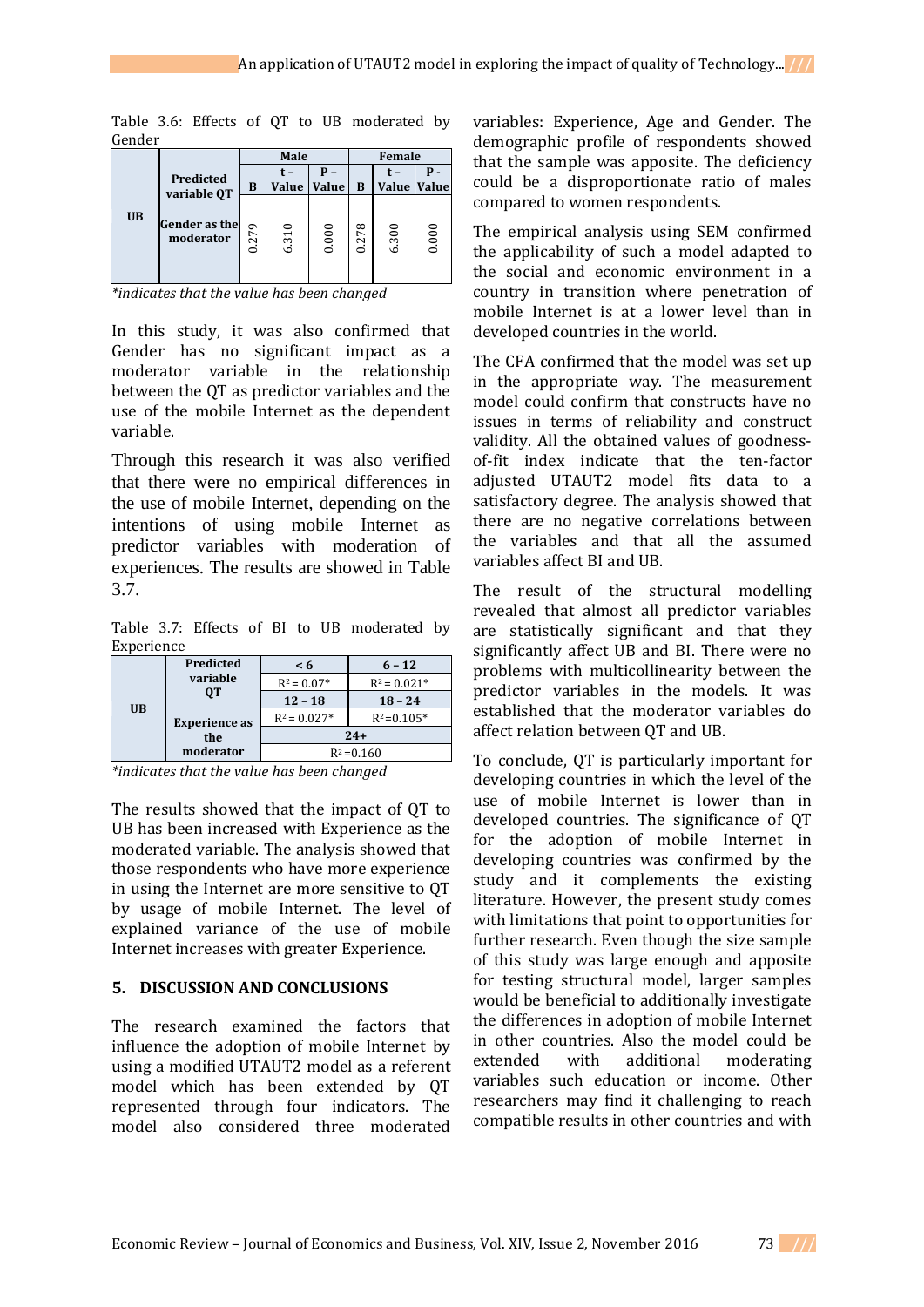other technologies. Finally, operators have been provided with empirical evidence that they can use in the decision-making process in order to provide a faster penetration of mobile Internet by knowing what to concentrate their business efforts on. Considering that similar research of user behaviour in terms of the adoption of mobile Internet has not been conducted in this region so far, this study certainly fills the gap in the existing body of literature and provides a scientific contribution to the applicability of the UTAUT2 model.

### **REFERENCES**

Adams, D. A., Nelson, R. R. & Todd, P. A. (1992) Perceived Usefulness, Ease of Use, and Usage of Information Technology: A Replication. *MIS Quarterly* 16, pp. 227 - 247.

Ahmed I. & Qazi T. F. (2011) Mobile Phone Adoption & Consumption Patterns of University Students in Pakistan. International Journal of Business and Social Science, pp. 2 - 9.

Anderson, J.C.J. & Gerbing, D.D.W. (1988) Structural equation modelling in practice: A review and recommended two-step approach. *Psychological bulletin*, Vol. 103, No. 3, pp. 411 - 423.

Ajzen, I. & Fishbein, M.(1980) *Understanding attitudes and predicting social behaviour.*  Englewood Cliffs, NJ: Prentice-Hall.

Chae, M. & Kim, J. (2003) What's so different about the Mobile Internet? *ACM DL*. 46 (12), pp. 240 - 247.

Chigona, W., Kamkwend, G. &Manjoo, S. (2008) Uses and gratifications of mobile Internet among South African students. *InterWord Communications for Department of Information and Knowledge Management*, University of Johannesburg. 10(3) [Online]. Available from: http://www.sajim.co.za /index.php/SAJIM/article/view/329/321 [Accessed 03 February 2014]

Cooper, R.G. (1979) The dimension of industrial new product success and failure*. Journal of Marketing,* 43, pp. 93-103.

Cullen International (2014) *Enlargement Countries Monitoring Report 4 – February 2014*; [Online]. Available from: [http://www.culleninternational.com/asset/?l](http://www.culleninternational.com/asset/?location=/content/assets/research/studies/2011/11/final-summary-report-4-feb-2014.pdf%20/final-summary-report-4-feb-2014.pdf) [ocation=/content/assets/research/studies/2](http://www.culleninternational.com/asset/?location=/content/assets/research/studies/2011/11/final-summary-report-4-feb-2014.pdf%20/final-summary-report-4-feb-2014.pdf) [011/11/final-summary-report-4-feb-2014.pdf](http://www.culleninternational.com/asset/?location=/content/assets/research/studies/2011/11/final-summary-report-4-feb-2014.pdf%20/final-summary-report-4-feb-2014.pdf)  [/final-summary-report-4-feb-2014.pdf](http://www.culleninternational.com/asset/?location=/content/assets/research/studies/2011/11/final-summary-report-4-feb-2014.pdf%20/final-summary-report-4-feb-2014.pdf) [Accessed 18 April 2014]

Davis, F.D. (1986) *A technology acceptance model for empirically testing new end-user information systems: theory and results. Thesis.* [Online]. Available from: [https://www.researchgate.net/profile/Fred\\_](https://www.researchgate.net/profile/Fred_Davis2/publication/35465050_A_Technology_Acceptance_Model_for_Empirically_Testing_New_End-User_Information_Systems/links/%200c960519fbaddf3ba7000000/A-Technology-Acceptance-Model-for-Empirically-Testing-New-End-User-Information-Systems.pdf) [Davis2/publication/35465050\\_A\\_Technology](https://www.researchgate.net/profile/Fred_Davis2/publication/35465050_A_Technology_Acceptance_Model_for_Empirically_Testing_New_End-User_Information_Systems/links/%200c960519fbaddf3ba7000000/A-Technology-Acceptance-Model-for-Empirically-Testing-New-End-User-Information-Systems.pdf) **Acceptance Model for Empirically Testing N** [ew\\_End-User\\_Information\\_Systems/links/](https://www.researchgate.net/profile/Fred_Davis2/publication/35465050_A_Technology_Acceptance_Model_for_Empirically_Testing_New_End-User_Information_Systems/links/%200c960519fbaddf3ba7000000/A-Technology-Acceptance-Model-for-Empirically-Testing-New-End-User-Information-Systems.pdf)  [0c960519fbaddf3ba7000000/A-Technology-](https://www.researchgate.net/profile/Fred_Davis2/publication/35465050_A_Technology_Acceptance_Model_for_Empirically_Testing_New_End-User_Information_Systems/links/%200c960519fbaddf3ba7000000/A-Technology-Acceptance-Model-for-Empirically-Testing-New-End-User-Information-Systems.pdf)[Acceptance-Model-for-Empirically-Testing-](https://www.researchgate.net/profile/Fred_Davis2/publication/35465050_A_Technology_Acceptance_Model_for_Empirically_Testing_New_End-User_Information_Systems/links/%200c960519fbaddf3ba7000000/A-Technology-Acceptance-Model-for-Empirically-Testing-New-End-User-Information-Systems.pdf)[New-End-User-Information-Systems.pdf](https://www.researchgate.net/profile/Fred_Davis2/publication/35465050_A_Technology_Acceptance_Model_for_Empirically_Testing_New_End-User_Information_Systems/links/%200c960519fbaddf3ba7000000/A-Technology-Acceptance-Model-for-Empirically-Testing-New-End-User-Information-Systems.pdf) [Accessed 03 May 2012]

Davis, F. D. (1989)Perceived Usefulness, Perceived Ease of Use, and User Acceptance of Information Technology. *MIS Quarterly*, 13, pp. 319 - 340.

Davis, F.D. (1993) *User acceptance of inforamation technology: system characteristics, user perceptions and behavioral impacts.* Int. J. Man - Machine Studies, 38, pp. 475 - 487. [Online]. Available from: [http://deepblue.lib.umich.edu/](http://deepblue.lib.umich.edu/%20bitstream/handle/2027.42/30954/0000626.pdf&embedded=true?sequence=1)  [bitstream/handle/2027.42/30954/0000626.](http://deepblue.lib.umich.edu/%20bitstream/handle/2027.42/30954/0000626.pdf&embedded=true?sequence=1) [pdf&embedded=true?sequence=1](http://deepblue.lib.umich.edu/%20bitstream/handle/2027.42/30954/0000626.pdf&embedded=true?sequence=1) [Accessed 24 January 2014]

Davis, F. D. & Venkatesh, V. (2004) *Toward Preprototype User Acceptance Testing of New Information Systems: Implications for Software Project Management*. IEEE Transactions on Engineering Management 51-1, pp. 31 - 46.

Feng, M., Wang, B., Zhao, L. & Wang, W. (2011) Design and Implement of Reconfigarable Mobile Internet User Behaviour Analysis System. *CSEE 2011*. Part III, CCIS 216, pp. 373 - 377.

Fornell, C. & Larcker, D. F. (1981) Evaluating structural equation models with unobservable variables and measurement error. *Journal of Marketing Research*, 48, pp. 39 - 50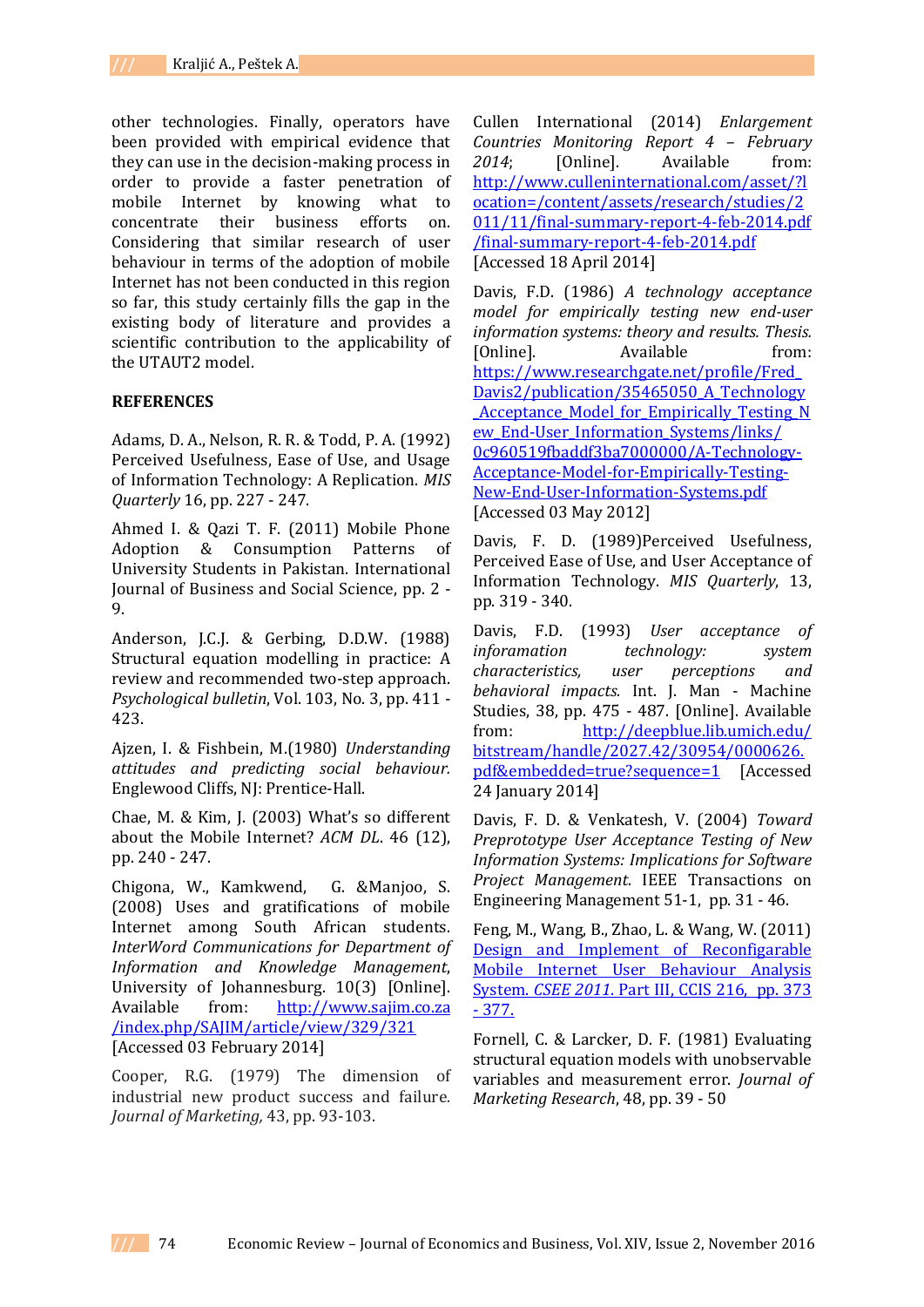Freeze, R. D. & Raschke, R. L. (2007) An Assessment of Formative and Reflective Constructs in IS Research. In H. Osterle, J. Schelp &R. Winter (Eds.), *Preceedings of the 15th European Conference onInforamtion Systems ( ECIS2007),* pp.1481 - 1492, St. Gallen, Schwitzerland, University of St. Gallen.

Godin, B. (2008) In the Shadow of Schumpeter: W. Rupert Maclaurin and the Study of Technological Innovation. Project on the Intelectual History of Innovation. Working paper No. 2. [Online]. Available from: <http://www.csiic.ca/PDF/IntellectualNo2.pdf> [Accessed 16 February 2014]

Godin, B. (2013) Invention, Diffusion and Linear Models of Innovation. Project on the Intellectual History of Innovation, Working Paper No. 15.

Goodman, S. E., & Green, J. D. (1992) Computing in the Middle East. *Communications of the ACM*, 35(8), pp. 21 - 25.

Hair, J.F., Ringle, C.M. & Sarstedt, M. (2011) *PLS-SEM: Indeed a Silver Bullet. Journal of Marketing Theory and Practice*. vol. 19, no. 2, pp. 139 - 151.

Hair, J.F., Sarstedt, M., Ringle, C.M. & Mena, J.A. (2012) *An assessment of the use of partial least squares structural equation modeling in marketing research*. Journal of the Academy of Marketing Science. vol. 40, no. 3, pp. 414 - 433.

International telecommunication Union (2015) *The World in 2015. ICT Facts and Figures.* [Online]. Available from: [https://www.itu.int/en/ITU-D/Statistics/](https://www.itu.int/en/ITU-D/Statistics/%20Documents/facts/ICTFactsFigures2015.pdf)  [Documents/facts/ICTFactsFigures2015.pdf](https://www.itu.int/en/ITU-D/Statistics/%20Documents/facts/ICTFactsFigures2015.pdf) [Accessed 02 November 2015]

James, B., Dan, D. & Ray, S. (1983*) The Innovators: Rediscovering America's Creative Energy. New York,* NY: Harper and Row.

Jayawardhena, C. (2004) *Measurement of service quality in internet banking: the development of an instrument.* Journal of Marketing Management, Vol. 20, pp. 185 - 207.

Jeon, S. (2008) Mobile internet service: Assessment of quality and satisfaction from

the customer's perspective. ETD collection for University of Nebraska - Lincoln. Paper AAI3315206. [Online]. Available from: [http://digitalcommons.unl.edu/dissertations/](http://digitalcommons.unl.edu/dissertations/AAI3315206) [AAI3315206](http://digitalcommons.unl.edu/dissertations/AAI3315206) [Accessed 09 January, 2015]

Kesić, T. (1999) *Ponašanje potrošača*. Adeco. Zagreb.

Klenischmidt, E.J. & Cooper, R.G. (1991) The Impact of Product Innovativeness on Performance. *Journal of Product Innovation Management*, 8, pp. 240 - 251.

Koh, D.,Cho, H. & Jo Y-A. (2011) The Effects of Consumer Preferences for Wireless Internet Services on the Demand for Mobile Devices. Journal of Global Scholars of Marketing Science: Bridging Asia and the World, pp. 21 - 30.

Lu, J., Liu, C., Yu, C.-Sh. & Wang, K. (2008) *Determinants of accepting wireless mobile data services in China.* Information & Management, 45-19, pp. 52 - 64.

Mahler, A. & Rogers, E. M. (2000) The diffusion of interactive telecommunication innovations and the critical mass: the adoption of telecommunication services by German banks. Telecommunications Policy, vol. 23, pp. 719 - 740.

McKinsey Global Institute (2013) Disruptive technologies: Advances that will transform life, business, and the global economy. [Online]. Available from: [http://www.mckinsey.com/insights/business](http://www.mckinsey.com/insights/business_technology/disruptive_technologies) [\\_technology/disruptive\\_technologies](http://www.mckinsey.com/insights/business_technology/disruptive_technologies)  [Accessed 04 November 2015]

Odedra, M., Bennett, M., Goodman, S., & Lawrie, M. (1993) Sub-Saharan Africa: A technological desert. Communications of the ACM, 36 (2). pp. 25 - 29.

Polites, G.L., Roberts, N. & Thatcher, J. (2012) *Conceptualizing models using multidimensional constructs: a review and guidelines for their use.* European Journal of Information Systems, vol. 21, pp. 22 - 48.

Regulatorna agencija za komunikacije (2015) *Telekomunikacijski pokazatelji Bosne i Hercegovine za 2014. godinu*. [Online].